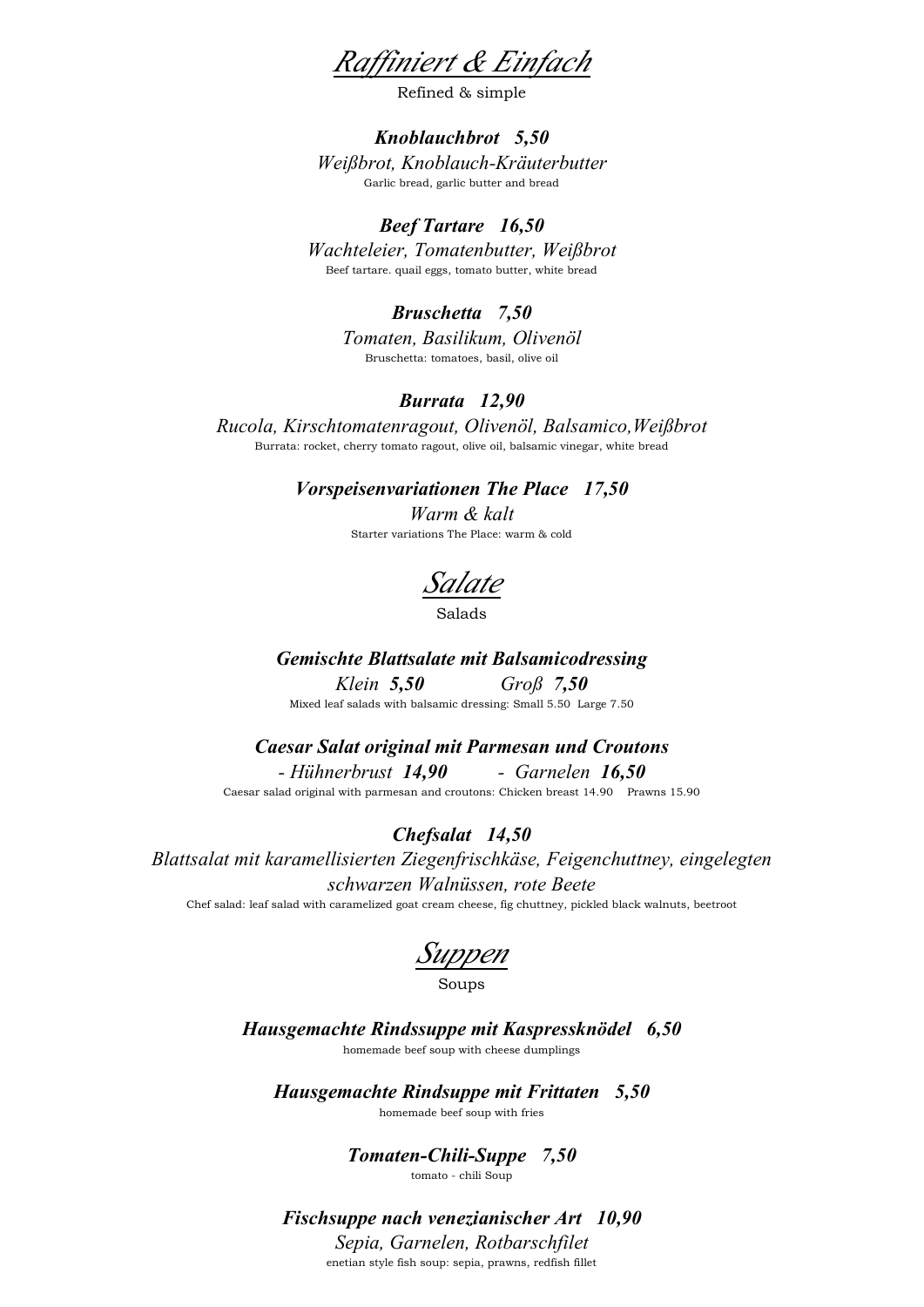

Main courses

### Lammkrone rosa gebraten 28,50

Gnocchi, saisonalem Gemüse, Rosmarinjus

Crown of lamb roasted pink: Gnocchi, seasonal vegetables, rosemary jus

## Wiener Schnitzel vom Schwein 15,90

Petersilienkartoffeln oder Pommes, Preiselbeeren Wiener schnitzel with pork: parsley potatoes or French fries, cranberries

Cordon Bleu vom Schwein 17,90

Petersilienkartoffeln oder Pommes, Preiselbeeren Pork cordon bleu with pork: parsley potatoes or French fries, cranberries

### Schweinefilet im Kräutermantel 19,50

Tagliatelle, mediterranes Gemüse, Gorgonzolasauce Pork fillet in a herb coating: Tagliatelle, Mediterranean vegetables, Gorgonzola sauce

### Freestyleburger 14,50

Rinderpatty, Cheddar, Salat, Tomaten, Zwiebel, Mango-Chili-Mayo, Pommes Freestyle burger: Beef patty, cheddar cheese, lettuce, tomatoes, onions, mango-chili-mayonnaise, french fries

> Gegrilltes Lachsfilet 22,50 Spinat, Gnocchi, Safransauce Grilled salmon fillet: spinach, gnocchi, saffron sauce

## gebratene Hühnerbrust 18,50

Risotto, geschmorte Tomaten fried chicken breast: risotto, braised tomatoes

### Tagliatelle in Parmesansauce

Rinderstreifen, Ruccola 19,90 Tagliatelle in parmesan sauce: with rocket, beef stripes 18,90

Pasta Mare 18,90

Tomatensauce, Tintenfisch, Garnelen pasta Mare: tomato sauce, squid, prawns

### Ravioli 18,50

Ricotta- Spinat-Füllung, Trüffelsauce Ravioli, spinach- ricotta filling, truffle sauce

## Gnocchi 11,90

Pesto, Parmesan gnocchi: pesto, parmesan

Entrecôte rosa gebraten 28,00 Pfeffersauce, gem. Salat Beilage nach Wahl: Polenta, Rosmarinkartoffeln, Pommes, saisonalem Gemüse Entrecôte roasted pink, pepper sauce, mixed with salad side dish of your choice: polenta, rosemary potatoes, french fries, vegetables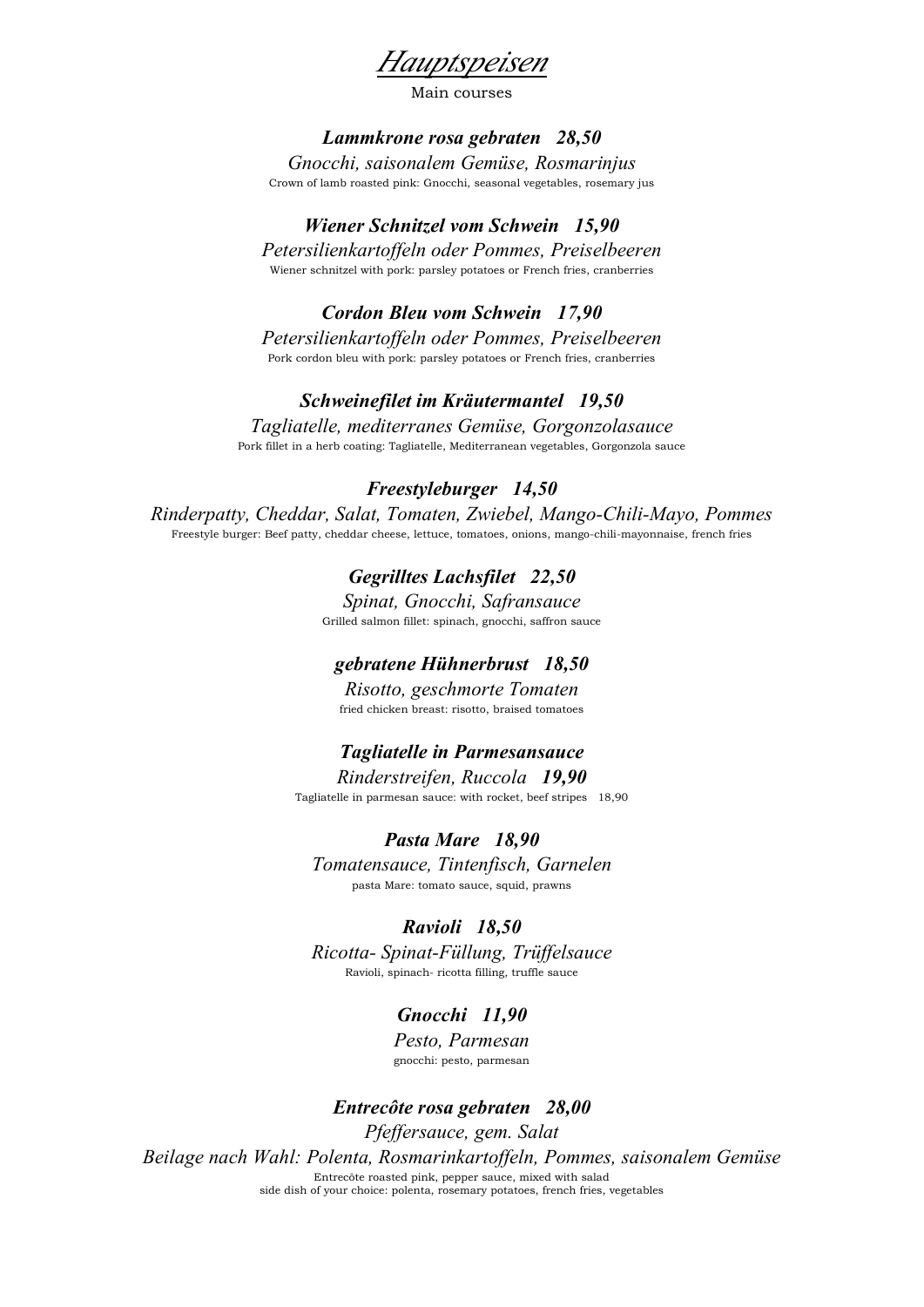Dessert

## Schokoladentarte mit weißen Mousse 8,90

Sauerkirschen, Crunchy chocolate tart with white mousse, sour cherries, crunchy

## Tiramisu 7,50

Beeren, Schokoladensauce tiramisu in a glass, berries, chocolate sauce

## Crème brûlée 6,90

Erdbeerminze crème brûlée strawberry mint

### Eispalatschinken 7,50

Vanilleeis, Schokoladensauce, Schlagobers, Mandeln ice cream pancakes, vanilla ice cream, chocolate sauce, whipped cream, almonds

Eisbecher

Sundae

# Coupe Danmark 6,90

Vanilleeis, warme Schokoladensauce, Schlagobers, Nüsse Coupe Danmark: vanilla ice cream, warm chocolate sauce, whipped cream, nuts

#### Heiße Liebe 7,50

Vanilleeis, heiße Himbeeren, Schlagobers Hot love: vanilla ice cream, hot raspberries, whipped cream

## Bananensplit 7,50

Vanilleeis, Banane, Schlagobers, Schokosauce, Mandeln Banana split: vanilla ice cream, banana, whipped cream, chocolate sauce, almonds

#### Gemischtes Eis 6,50

Vanilleeis, Erdbeereis, Schokoladeneis, Schlagobers Mixed ice cream: vanilla ice cream, strawberry ice cream, chocolate ice cream, whipped cream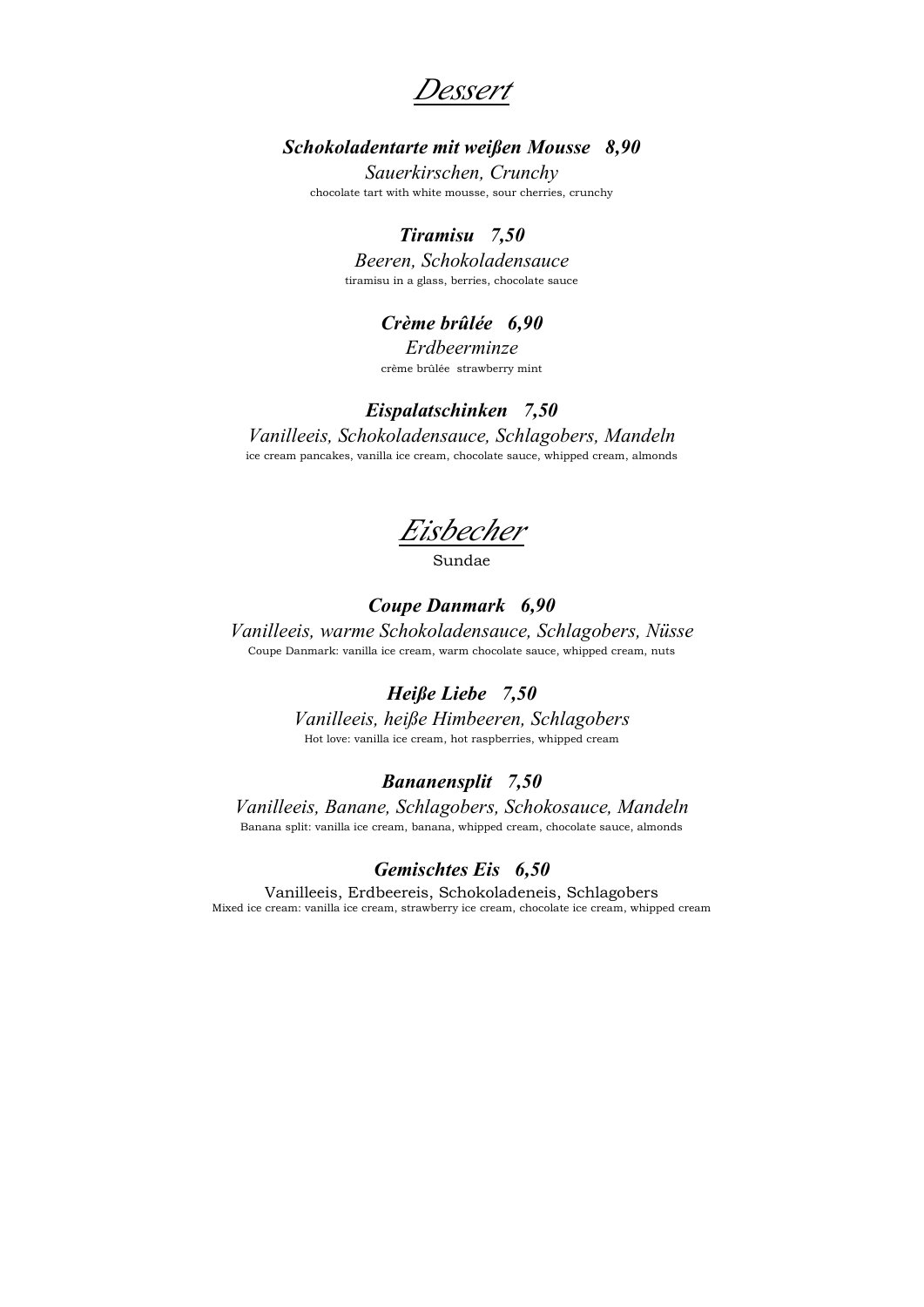Hausgemachte Pizza

Homemade pizza

#### Margharita 9,00

Tomatensauce, Mozzarella, Oregano tomato sauce, mozzarella, oregan

## Salami 12,90

Tomatensauce, Mozzarella, Oregano, Salami tomato sauce, mozzarella, oregano, salami

### Capricciosa 12,90

Tomatensauce, Mozzarella, Oregano, Schinken, Champignons, Artischocken, Oliven tomato sauce, mozzarella, oregano, ham, mushrooms, artichokes, olives

### Tonno 12,90

Tomatensauce, Mozzarella, Oregano, Thunfisch, Zwiebel tomato sauce, mozzarella, oregano, tuna, onion

### Hawaii 12,90

Tomatensauce, Mozzarella, Oregano, Schinken, Ananas tomato sauce, mozzarella, oregano, ham, pineapple

## Diavola 12,90

Tomatensauce, Mozzarella, Oregano, Salami, scharfe Pfefferoni tomato sauce, mozzarella, oregano, salami, hot chili peppers

## Quattto Formaggi 12,90

Tomatensauce, Oregano, 4 verschiedene Käsesorten, Oliven tomato sauce, oregano, 4 different types of cheese, olives

### Spinacchi 12,90

Tomatensauce, Mozzarella, Oregano, Blattspinat, Schafskäse, Knoblauchbutter, Spiegelei

tomato sauce, mozzarella, oregano, spinach leaves, feta cheese, garlic butter, fried egg

### Quattro Stagioni 12,90

Tomatensauce, Mozzarella, Oregano, Schinken, Salami, Champignons, Paprika, Oliven tomato sauce, mozzarella, oregano, ham, salami, mushrooms, peppers, olives

Calzone 12,90 Tomatensauce, Mozzarella, Oregano, Schinken, Salami, Champignon tomato sauce, mozzarella, oregano, ham, salami, mushrooms

### Rustica 12,90

Tomatensauce, Mozzarella, Oregano, Salami, Speck, Paprika, Pfefferoni, Mais tomato sauce, mozzarella, oregano, salami, bacon, paprika, chili peppers, corn

### Napoli 12,90

Tomatensauce, Mozzarella, Oregano, Sardellen, Oliven, Kapern tomato sauce, mozzarella, oregano, anchovies, olives, capers